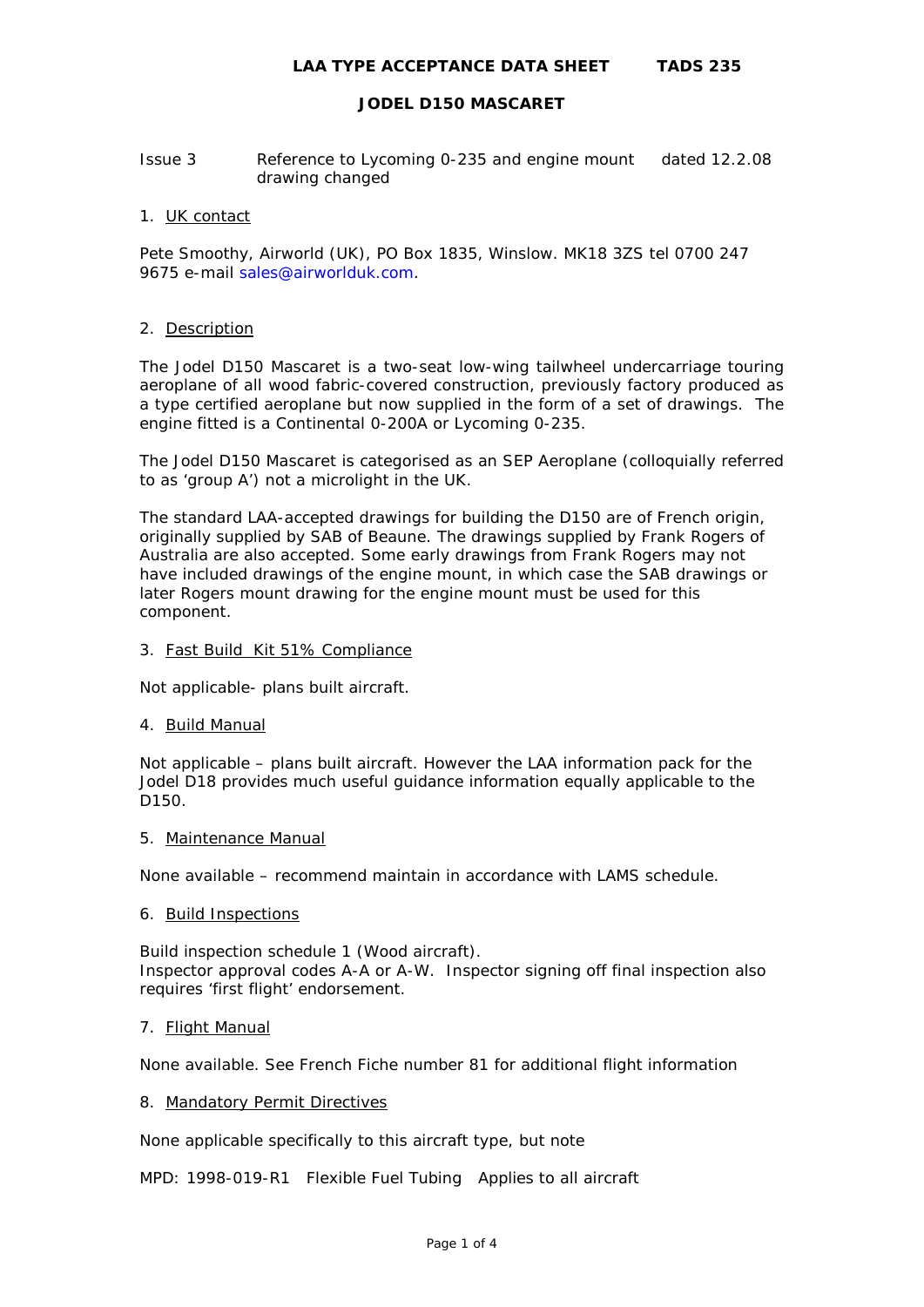### 9. LAA Modifications

Nil. Note however the installation of a shoulder harness is mandatory for all LAA Jodels.

### 10. Service Bulletins

Avions Robin SB5 Addition of flap hinge locator plates. Strictly applies to DR250 series but D150 uses same hinges.

Avions Robin SB 102 – inspection of fuel quantity senders and sender wells for corrosion, fitting of cover plates to prevent water ingress.

French Airworthiness Directive **010.06.79 Stabilator Attachment - Inspection For Corrosion.** Applies to all Jodels fitted with an all-moving tailplane. For the amateur built, the AD is not a legal requirement but nevertheless LAA policy is that it should be treated as mandatory. The AD requires removing the stabilator bearing attachment plates (x 4 per aircraft) located each side of the upper rear longerons and inspect for evidence of corrosion. Corroded plates should be replaced with new parts. *This AD requires repetitive inspection every three years.* Note that similar exfoliation corrosion problems have been experienced on Jodel D150 flap actuator horns*.* 

Also **AD 69.71** Requires replacement of mild steel stabilator tab hinges with stainless steel equivalents to avoid problems with corrosion and seizure.

Also **AD 64.26.23** requires modification of pre-1966 'Jacottet' trim tab control unit restricting the clearance of the operating handle along its axis.

#### 11. Standard Options

Fabric can be attached by bonding to the wing ribs with Super-seam cement (or equivalent) rather than rib stitching, but only if rib cap strips are fitted and fabric anchored at wing dihedral break in accordance with Jodel drawing G1 and translated covering notes available from LAA.

#### 12. Special Inspection Points

• Wooden Structure - Damage And Deterioration

Jodels are well known for their tendency to ground loop if mishandled on landing. The undercarriage is designed to collapse sideways in such a way that there is a good chance the wing spar will remain undamaged. However, instances of spar damage are known to have occurred even after apparently benign ground loop incidents. Very thorough inspection will be required after all such events. Other parts of the wooden structure particularly prone to damage are the engine firewall area behind the metal bulkhead, where moisture and oil soakage can lead to early deterioration, and in the aft fuselage tail-post area where these contaminants are also likely to collect. These areas are always worth examining closely and special attention should be given to keeping drain holes clear.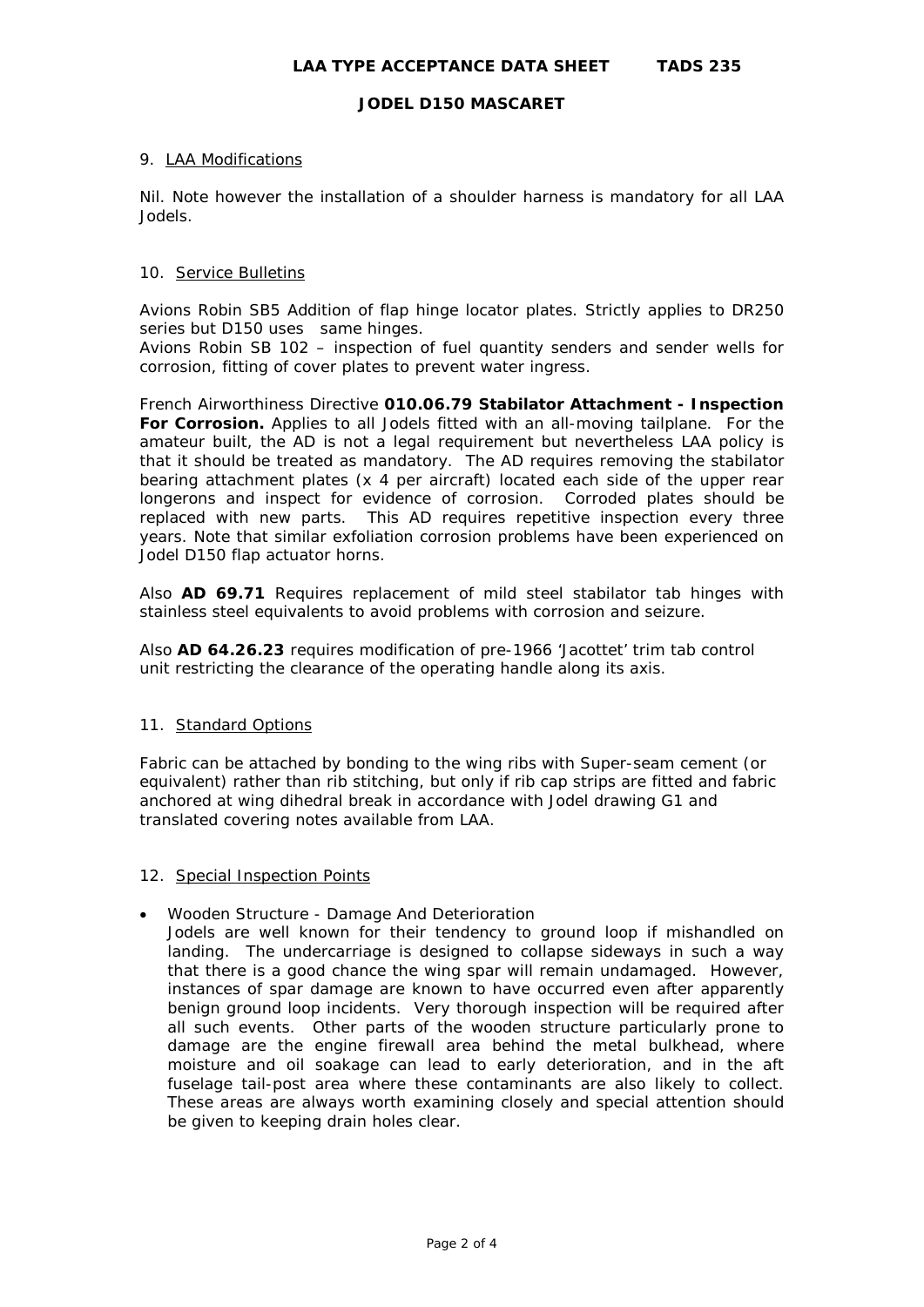- Wing Trailing Edge Attachment Bolts Jodel wing trailing edge attachment bolts (x 2) are known to be particularly subject to corrosion. It is considered wise to remove these bolt every couple of years and renew as necessary. Replacement bolts are available from Jodel parts suppliers.
- The Frank Rogers drawings do not show the outboard wing rib leading edges 'drooped' pictorially to match the aerofoil co-ordinates as provided. The coordinates are correct when compared to Jodel drawing 10 V3 14.1.67 (leading edge droop modification), ignore the pictorial shape.

#### 13. Operating Limitations and Placards

Maximum number of occupants authorised to be carried: Two The aircraft must be operated in compliance with the following operating limitations, which shall be displayed in the cockpit by means of placards or instrument markings:

#### Aerobatic Limitations

Aerobatics prohibited.

Intentional spinning is prohibited.

#### Loading Limitations

Maximum Total Weight Authorised: 720 Kg

CG Range: 310mm to 550mm aft of datum point.

Datum Point is: The leading edge of the rectangular portion of the wing.

# Engine Limitations

Maximum Engine RPM: Continental 0-200 ; 2750 rpm.

Lycoming 0-235; as applicable to engine model (normally 2800)

## Airspeed Limitations

Maximum Indicated Airspeed: 165 mph

Maximum Indicated Airspeed with flaps extended: 93 mph

# Other Limitations

The aircraft shall be flown by day and under Visual Flight Rules only. Smoking in the aircraft is prohibited.

## Additional Placard

"Occupant Warning - This Aircraft has not been Certificated to an International Requirement"

Fireproof identification plate (normally stainless steel) must be fitted to fuselage, engraved or stamped with aircraft's registration letters.

#### 14 Additional Engine Limitations/placards

With Continental 0-200:

Minimum oil pressure : 0.7 kg/sq cm Maximum oil temperature : 107 C Min fuel pressure : 0.09 kg/sq cm

With Lycoming 0-235: as applicable to engine model